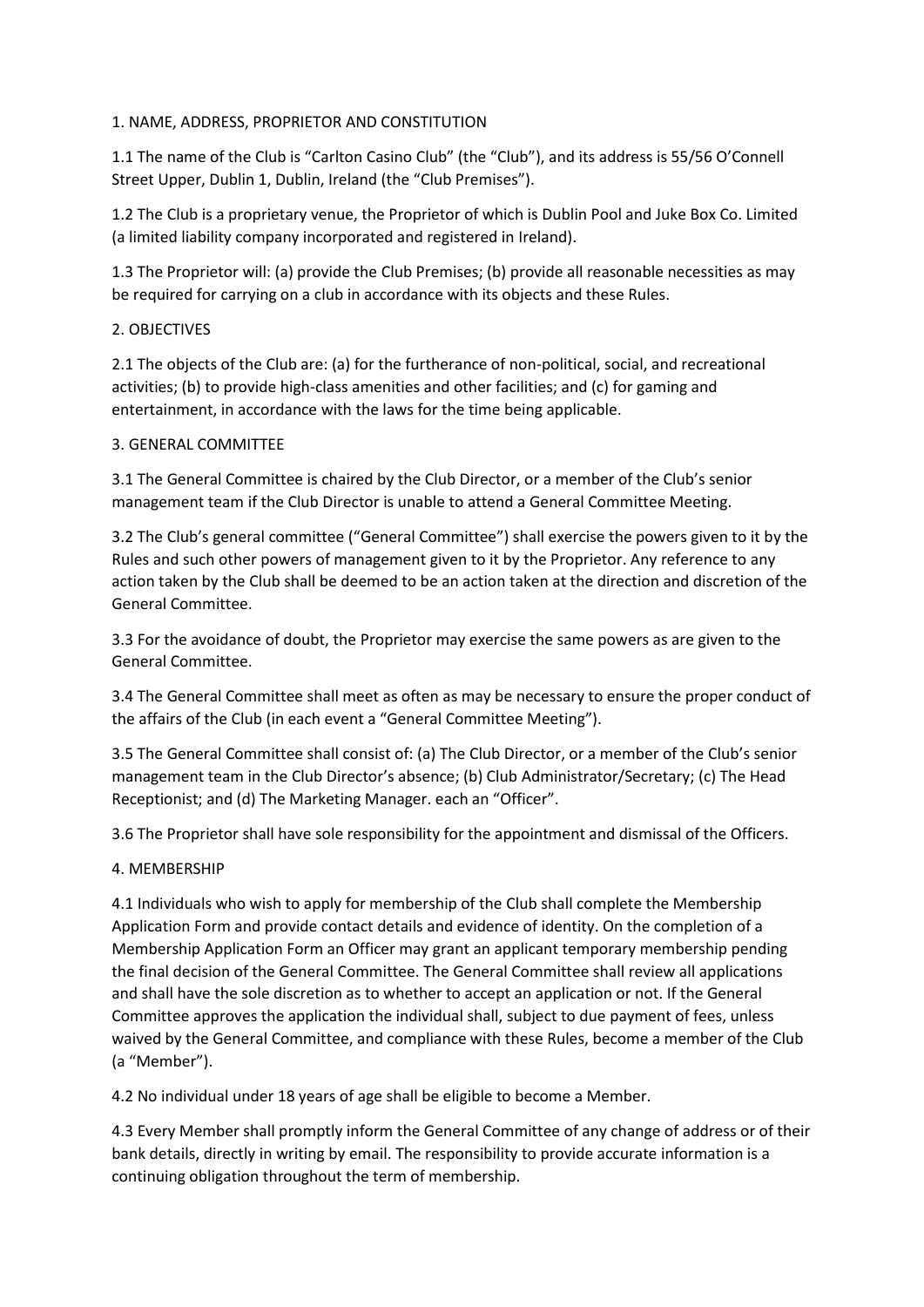#### 5. MEMBERSHIP FEES

5.1 The membership fee for Members shall be such sums as the General Committee shall from time to time determine ("Membership Fees"). It shall be entirely within the Proprietor's discretion to raise, lower or waive such Membership Fees.

5.2 Failure to pay any Membership Fees may result in being denied entrance to the Club and possible termination of membership.

# 6. GUESTS AND CHALLENGE 21 POLICY

6.1 Members may invite up to 1 guest (of no less than 18 years of age) to the Club on any given day to enjoy the benefits of the Club including any gaming on offer. Additional guests may be granted by the management if notified in advance.

6.2 Members are responsible for their guests while within the Club, including for their behaviour, conduct and any charges they incur while at the Club. All guests must comply with these Rules.

6.3 The admittance of guests and any non-Members is at the sole discretion of an Officer of the Club.

6.4 The Club operates a strict challenge 21 policy which requires that any guest appearing to Club employees to be under the age of 21, in that employee's sole opinion, MUST provide valid photo identification ("ID") to the satisfaction of Club management as proof of age. Failure to produce such ID will result in refusal of entry.

7. BYE-LAWS 7.1 The Proprietor may from time to time make, vary, and revoke byelaws (not inconsistent with these Rules) for the regulation of the internal affairs of the Club and the conduct of Members therein. Byelaws shall be deemed to be incorporated into the Rules of the Club.

#### 8. BILLS AND RECOVERY OF DEBTS

8.1 The Proprietor and its employees may withhold from a member or guest the payment of stakes and/or winnings for the purposes of recovery (in whole or in part) or outstanding debts owed by the Member or guest ("Debts") to: (1) the Club; (2) the Proprietor; (3) any subsidiary or holding company of Proprietor and each and any subsidiary of a holding company of the Proprietor.

8.2 Members, guests and any other individual gaming at the Club authorise the Proprietor, in its absolute discretion, to apply any and all chips they may redeem to reduce any Debts.

8.3 For the avoidance of doubt, Debts will also include any costs incurred in any attempt to recover Debts.

8.4 Members and guests must pay all bills before leaving the Club unless they have approval by Club management not to do so.

8.5 Any non-payment shall be a breach of these Rules and shall result in the suspension and/or termination of the Member's membership.

# 9. TERMS ON WHICH GAMING IS OFFERED

9.1 A copy of the contractual terms on which gaming is offered (comprising these Rules, any byelaws implemented by the Proprietor and any rules which apply to each game offered by the Club) will be made available to Members and guests upon request.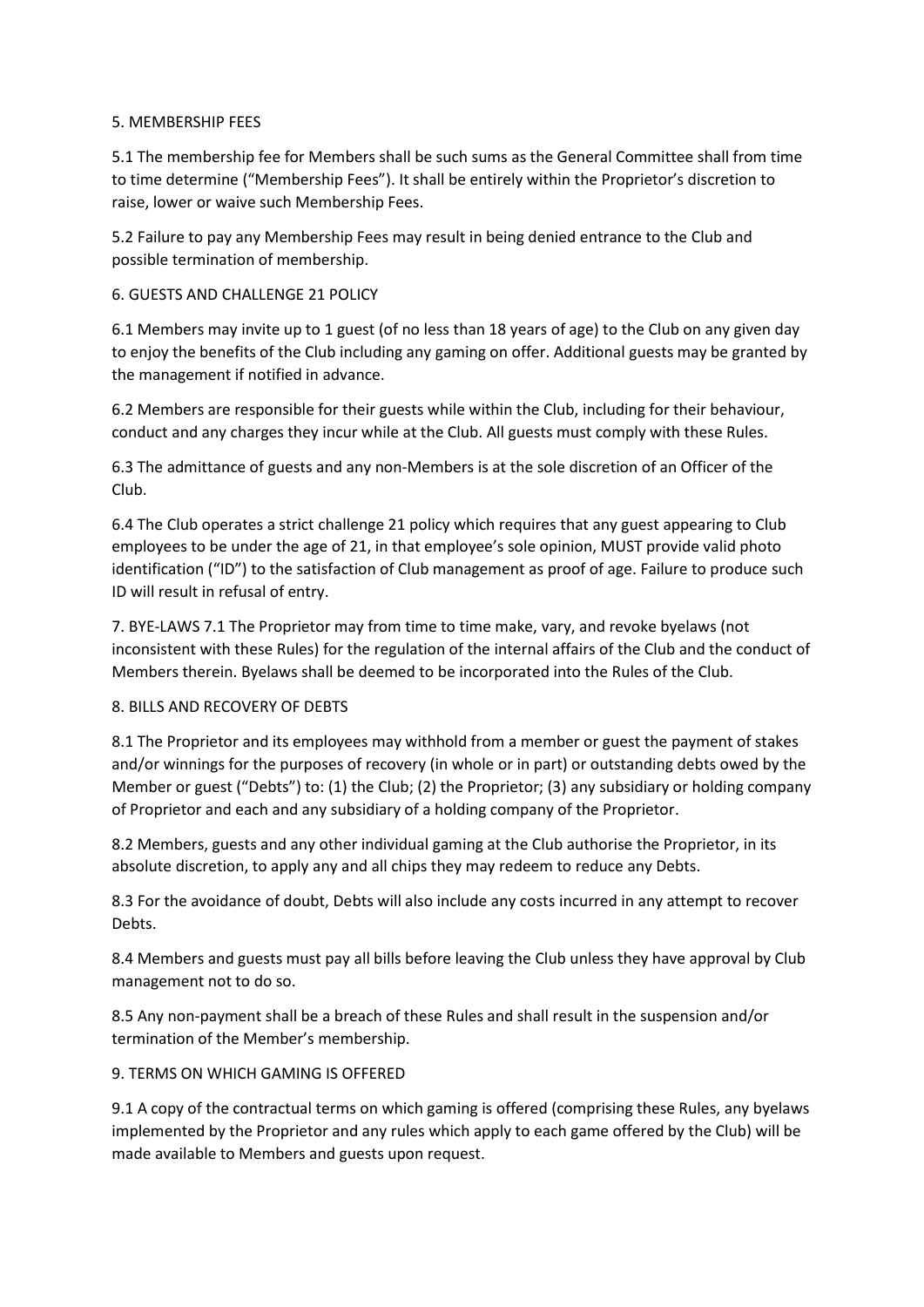9.2 The Rules of the Club may be altered, revoked, or supplemented at any time by the Proprietor and any change, variation or revocation shall be deemed to have been brought to the notice of the Members and take immediate effect by posting details of such change at the Reception Desk and/or including details on the Club website.

## 10. SUSPENSION/CANCELLATION OF MEMBERSHIP

10.1 The Proprietor or the Club may, at any time, without notice and for any reason terminate or suspend any Member's membership of the Club.

10.2 If a member's membership to the Club is suspended or terminated in accordance with Rule 10.1 the Proprietor will refuse the Member's access to any Dublin Pool and Juke Box premises and to withhold from said Member the payment of stakes and/or winnings at the Club or any Dublin Pool and Juke Box premises.

10.3 If a member is suspended from a Dublin Pool and Juke Box premises the Club and Proprietor reserves the right to refuse the Member's access to the Club and to withhold from said Member the payment of stakes and/or winnings at the Club or any Dublin Pool and Juke Box premises.

10.4 If a Member's membership is suspended in accordance with Rule 10.1, any reinstatement of their membership shall be at the sole discretion of (1) an Officer; (2) a senior member of management employed by the Club; or (3) a Dublin Pool and Juke Box management staff member. For the avoidance of doubt, no such reinstatement shall be effective unless given by an Officer or a Dublin Pool and Juke Box management staff member.

10.5 The Club is committed to ensuring that gambling is kept crime free and conducted in a fair and open manner. Accordingly, the Club will ensure that any Member who, in the opinion of the Club, is or has been in breach of the rules of a game in the Club will not be permitted to benefit from this breach. Breach of this Rule will invalidate any gaming affected and any stakes or winnings hazarded shall be forfeited.

10.6 The Club may disclose information relating to Members whose membership has been terminated or suspended to regulatory and enforcement authorities and to other casino operating companies outside of Dublin Pool and Juke Box for the prevention and detection of crime, insofar as this is not inconsistent with the Club's obligations under data protection legislation.

10.7 No refunds will be made in respect of Membership Fees in the event of termination or suspension of Membership.

# 11. SOCIAL RESPONSIBILITY AND SELF-EXCLUSION

11.1 The Club is bound by the Social Responsibility. Accordingly, the Club and the Proprietor adhere to Dublin Pool and Juke Boxes Safer Gambling Policy & Procedures.

11.2 Whilst every Member and guest is responsible for their own actions, the Club, as part of the Dublin Pool and Juke Box Group and through its 'Responsible Play' is committed to promote responsible gaming for all Members and guests and to provide options for assistance to those who may be at risk of gaming harm.

# 12. CLUB PROPERTY

12.1 No property belonging to the Club, or the Proprietor shall be removed from the premises by any Member or guest. Neither the Club, the Proprietor nor any member of Dublin Pool and Juke Box,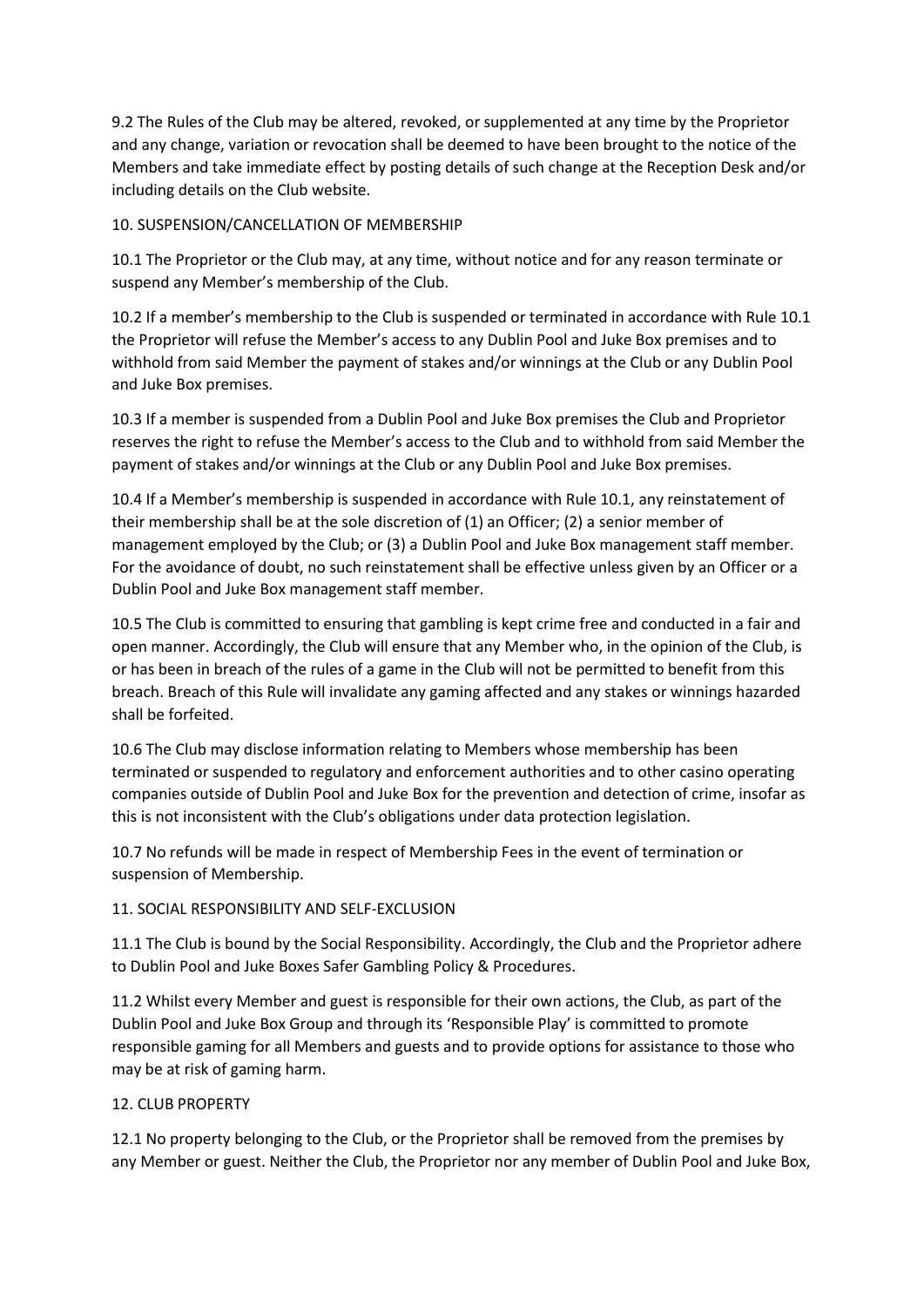nor any of its officers or employees, accept any responsibility for any loss or damage to property on the premises whether or not entrusted to the care of the Club or any of its employees.

## 13. PROTECTION OF MEMBER FUNDS

13.1 Members and guests are advised that it is the policy of the Club and Dublin Pool and Juke Box not to protect Members' or guests' funds held on deposit in the event of the Club's insolvency.

## 14. OPENING HOURS

14.1 The Club shall open and be prepared to receive Members daily during such hours as the Club management shall in its absolute and sole discretion determine from time to time.

## 15. SALE AND SUPPLY OF LIQUOR

15.1 The sale or supply of intoxicating liquor in the Club shall be as determined by statutory provision, local regulation, and the Club's local authority alcohol licensing conditions.

15.2 The Club and Proprietor reserve the right to cease serving alcohol to any Member or guest without giving a reason.

## 16. GAMING

16.1 No game of hazard or chance shall be played in the Club otherwise than in accordance with the statutes applicable thereto and for the time being in force.

16.2 No device (whether electrical, mechanical or otherwise) skill, trick or deception (which for the avoidance of doubt shall be deemed to include, but not to be limited to, card counting), the purpose of which is intended to defraud, or to gain an unfair advantage in, or to influence, any gaming in the Club may be used by any Member, guest or other individual gaming in the Club, whether on or off the premises.

16.3 The Club reserves the right to hold in its possession any Member's or guest's winnings from and stakes in any gaming if they suspect the Member or Guest has breached Rule 16.2. Club management shall be entitled to hold such winnings and stakes until the conclusion of any investigation aimed at establishing whether the Member or guest concerned has breached Rule 16.2. If, after, the investigation Club management concludes that the Member or guest has breached Rule 16.2, then the gaming affected will be invalidated and the winnings derived therefrom, and the stakes hazarded will be forfeited. In all other cases, the winnings and stakes will be released to the Member or guest unless any other good and valid reason entitles or requires the Club to retain the same and/or pass the same to any third party.

16.4 The Club are obliged in certain cases to notify the Garda, National Crime Agency, and any other relevant authority of any breaches of Rule 16.2 and of any action taken under Rule 16.3, where it considers it appropriate to do so. Gaming chips issued by the Club remain the property of the Club and must be returned or redeemed (as appropriate) on demand.

#### 17. ANTI-MONEY LAUNDERING AND COUNTER TERRORIST FINANCING ("AML/CTF")

17.1 Members and guests will be required to produce appropriate ID documentation, to ensure compliance with AML/ CTF legislation and regulation.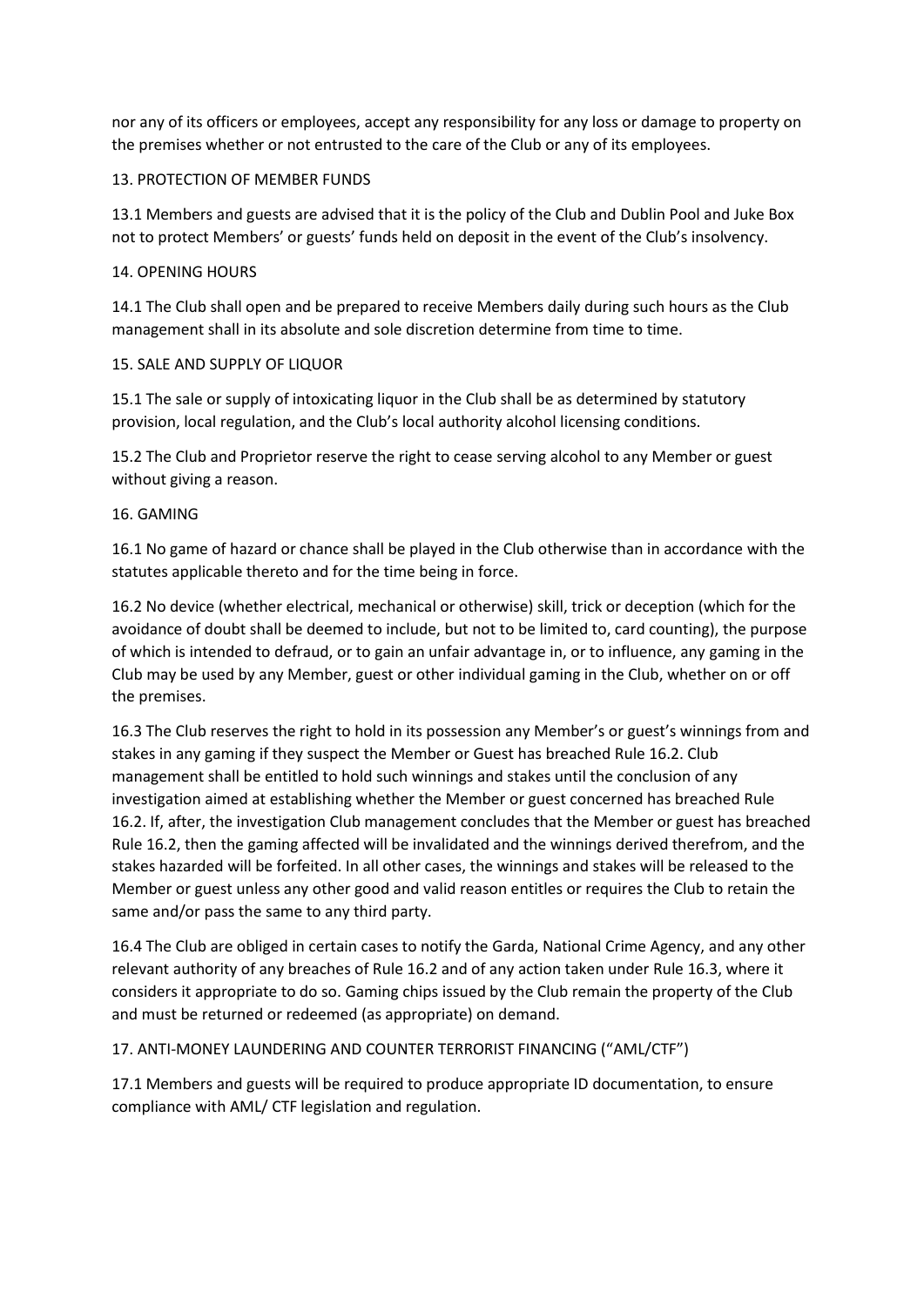17.2 The Club and the Proprietor reserve the right, as part of their due diligence procedures, to conduct checks and raise queries with Members and guests to comply with their AML/CTF policies and to comply with AML/CTF laws.

17.3 The Club and Proprietor reserve the right not to proceed with any transaction and/or to freeze any monies in their possession until such time that (i) they have obtained the required information under Rule 17.2; and / or (ii) the Club have completed any other processes that may be required under AML/CTF legislation. The Club management will notify the Member or guest of any checks carried out under Rule 17.2 as soon as practicable unless the law prevents the Club from doing so or if it would undermine security measures. Suspensions will be removed as soon as practicable if the reason for suspending no longer applies.

## 18. PRIVACY NOTICE

18.1 Dublin Pool and Juke Box operates a Privacy Notice to which the Club adheres. This Privacy Notice describes how any personal information that the Club, Dublin Pool and Juke Box (collectively, "Dublin Pool and Juke Box", "we", "us" or "our") collect from you, or that you provide to the Club, will be processed by Dublin Pool and Juke Box. The Privacy Notice is available on request at the Club or via [www.carltoncasinoclub.com](http://www.carltoncasinoclub.com/)

## 19. ANIMALS

19.1 Members who have registered disability assistance animals may bring their animal into the premises. Animals which do not fulfil these criteria are not permitted.

## 20. MAIL

20.1 No patron of the Club shall give the casino as their address for any purpose.

#### 21. USE OF CASINO NAME

21.1 No Member or Guest shall use the name or membership of the Club for any form of advertising.

#### 22. COMPLAINTS

22.1 The Club operates under Dublin Pool and Juke Boxes Complaints & Disputes Policy & Procedures. A copy of the complaints and dispute procedure is available on request or upon making a complaint or raising a dispute. All Members and guests are deemed to accept the terms of Dublin Pool and Juke Boxes Complaints & Disputes Procedures.

#### 23. REPRIMANDING EMPLOYEES

23.1 No employees of the Club or Dublin Pool and Juke Box shall be reprimanded by any Member or guest; neither shall any Member or guest harass, nor use insulting behaviour towards employees of the Club or Dublin Pool and Juke Box. Any breach of this Rule by a Member may result in immediate termination of a member's membership of the Club and access to any Dublin Pool and Juke Box premises. Any breach of this Rule by any guest or other individual gaming at the Club or any other Dublin Pool and Juke Box premises may result in immediate barring from the Club and/ or any other Dublin Pool and Juke Box premises. A breach of this Rule will entitle the Club or any member of Dublin Pool and Juke Box to withhold from any individual the payment of stakes and/or winnings.

#### 24. SEVERABILITY